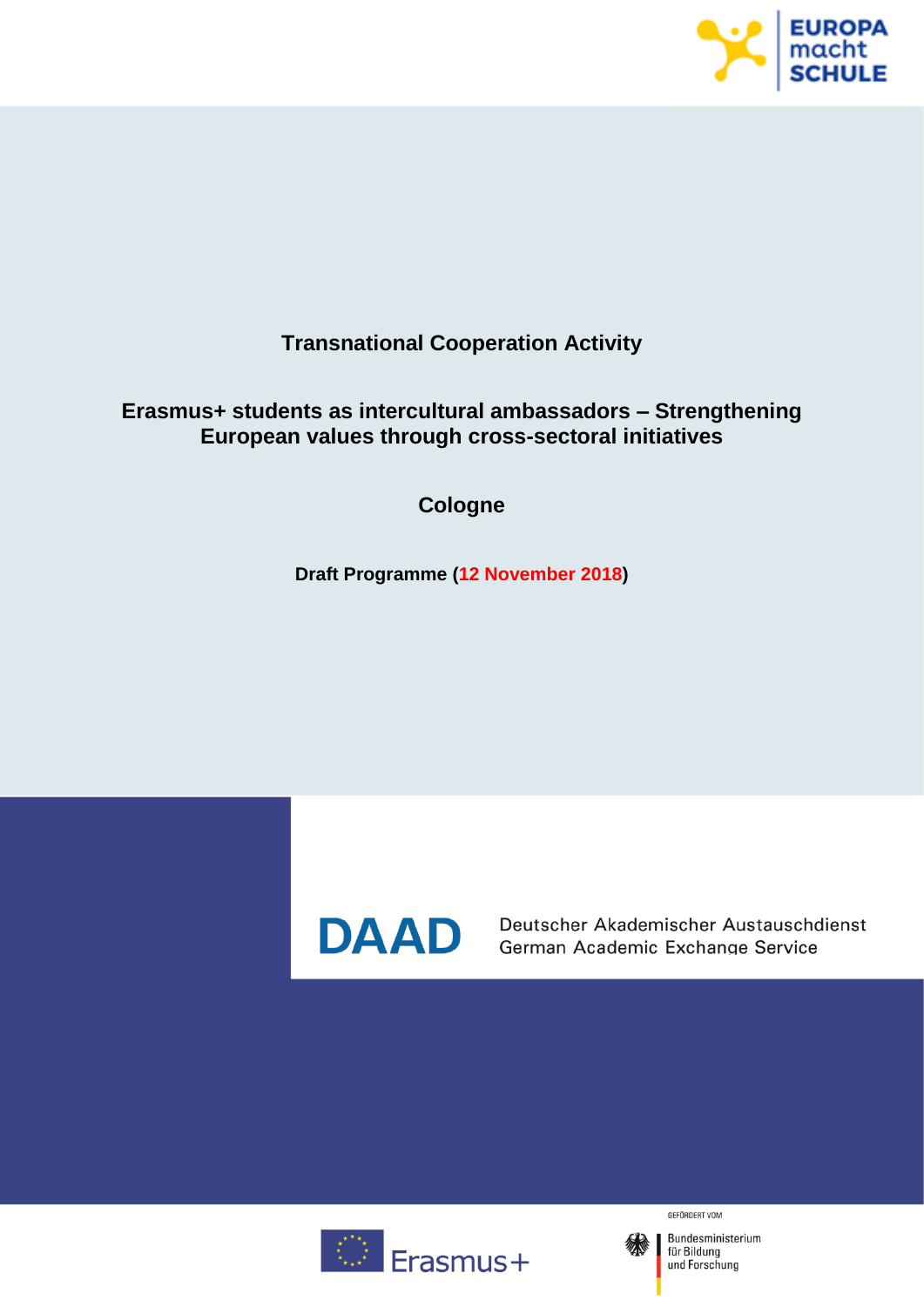| Monday, 1 <sup>st</sup> April 2019 |                                                                                                                                 |
|------------------------------------|---------------------------------------------------------------------------------------------------------------------------------|
| 10:00 am                           | <b>Registration</b>                                                                                                             |
| $10:30$ am                         | Welcome and introduction of cross-sectoral initiatives in Europe                                                                |
| 11:20 $am$                         | Introduction to workshop session                                                                                                |
| 11:30 am                           | Setting the scene - social commitment and active citizenship: are we<br>all speaking the same language?                         |
|                                    | <b>Parallel Workshop Sessions</b>                                                                                               |
|                                    | a) Student ambassadors<br>b) Schools / Higher education institutions<br>c) Volunteers<br>d) Institutional impact on the society |
| $1:00$ pm                          | <b>Lunch Break</b>                                                                                                              |
| $2:00$ pm                          | Reflection of group work (in 3 key messages)                                                                                    |
| 2:30 pm                            | Sharing European values - What keeps Europe together?<br><b>Panel discussion</b>                                                |
| 15:30 pm                           | <b>Coffee break</b>                                                                                                             |
| 16:00 pm                           | Project market: Best practice initiatives<br>Presentation of initiatives                                                        |
| 18:00 pm                           | <b>Networking dinner</b>                                                                                                        |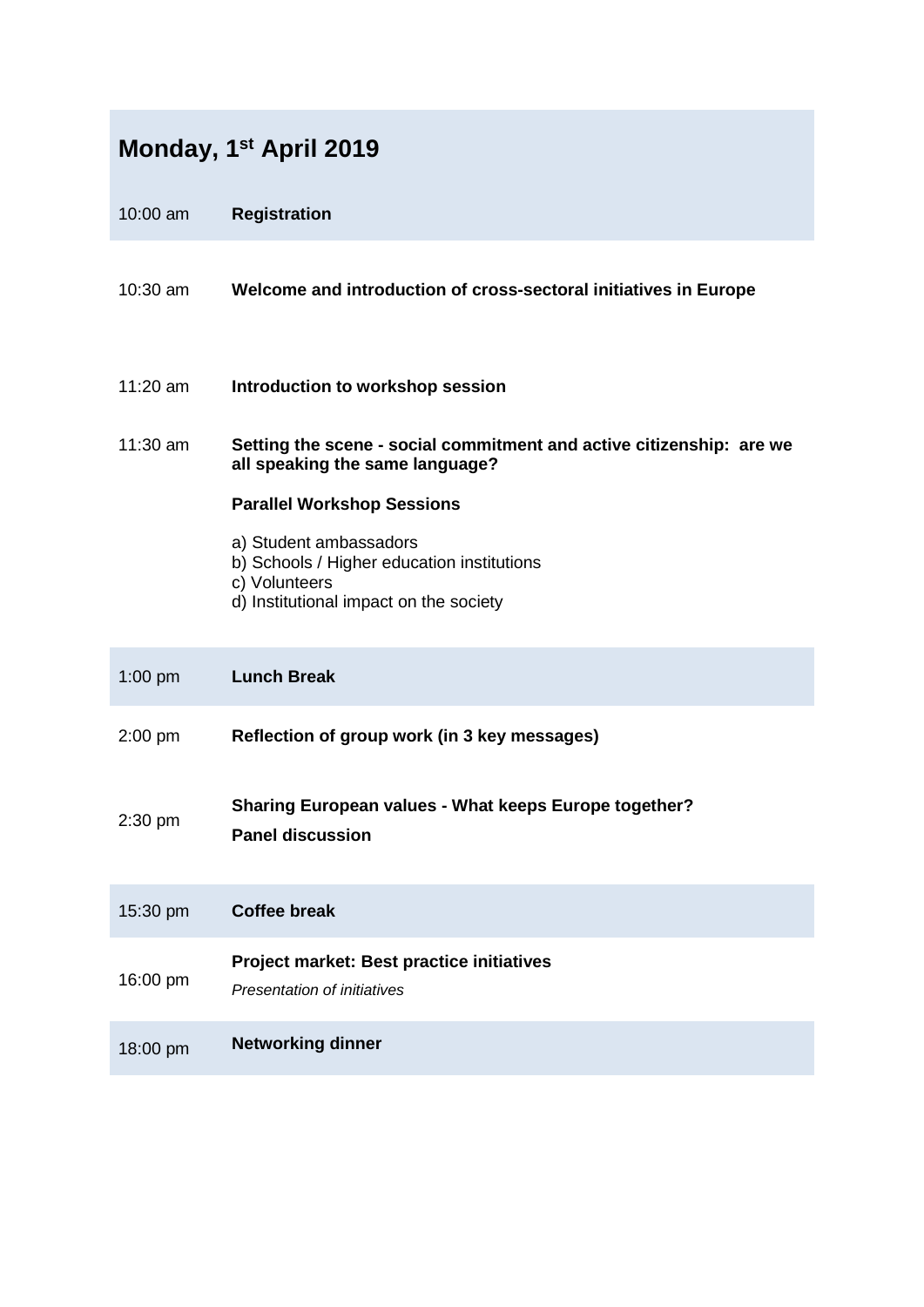|                    | Tuesday, 2 <sup>nd</sup> April 2019                                                                                                                                                                                              |
|--------------------|----------------------------------------------------------------------------------------------------------------------------------------------------------------------------------------------------------------------------------|
| 09:00 am           | <b>Registration and welcome coffee</b>                                                                                                                                                                                           |
| $09:20 \text{ am}$ | What's in it for you in the future? Discussion of the European<br>Commission's proposal on how to integrate such initiatives in the<br>future EU education programme                                                             |
| 10:30 am           | <b>Coffee break</b>                                                                                                                                                                                                              |
| $11:00$ am         | Introduction to workshop session                                                                                                                                                                                                 |
| $11:05$ am         | Parallel Workshop Sessions: How can we engage?                                                                                                                                                                                   |
|                    | a. Particular interests (volunteering/incoming students) (objective:<br>information)<br>b. Institutionalised players (associations etc.) (objective: exchange of<br>experiences)<br>c. Multipliers (NA: exchange of experiences) |
| $1:00$ pm          | Taking it forward: guidance, recommendations and support                                                                                                                                                                         |
|                    | joint discussion                                                                                                                                                                                                                 |
| $1:30$ am          | <b>Networking Lunch</b>                                                                                                                                                                                                          |
| $2:30$ am          | <b>Optional cultural programme</b>                                                                                                                                                                                               |